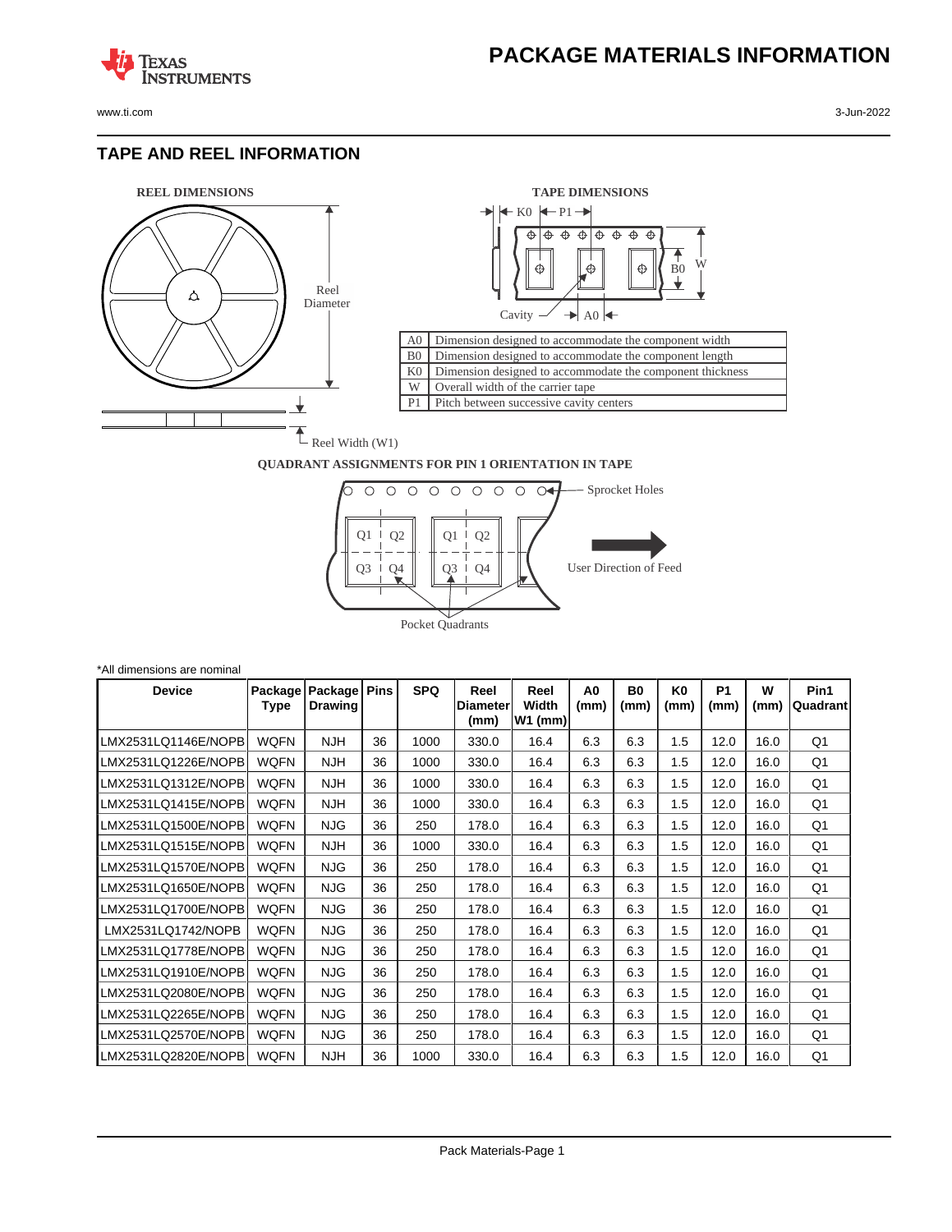# **PACKAGE MATERIALS INFORMATION**



www.ti.com 3-Jun-2022

| <b>Device</b>                   | Package<br>Type | Package<br><b>Drawing</b> | <b>Pins</b> | <b>SPQ</b> | Reel<br><b>Diameter</b><br>(mm) | Reel<br>Width<br>$W1$ (mm) | A <sub>0</sub><br>(mm) | <b>B0</b><br>(mm) | K <sub>0</sub><br>(mm) | <b>P1</b><br>(mm) | W<br>(mm) | Pin1<br>Quadrant |
|---------------------------------|-----------------|---------------------------|-------------|------------|---------------------------------|----------------------------|------------------------|-------------------|------------------------|-------------------|-----------|------------------|
| LMX2531LQ3010E/NOPB             | <b>WOFN</b>     | <b>NJH</b>                | 36          | 1000       | 330.0                           | 16.4                       | 6.3                    | 6.3               | 1.5                    | 12.0              | 16.0      | O <sub>1</sub>   |
| LMX2531LQE1226E/<br><b>NOPB</b> | <b>WQFN</b>     | <b>NJH</b>                | 36          | 250        | 178.0                           | 16.4                       | 6.3                    | 6.3               | 1.5                    | 12.0              | 16.0      | Q <sub>1</sub>   |
| LMX2531LQE1312E/<br><b>NOPB</b> | <b>WQFN</b>     | <b>NJH</b>                | 36          | 250        | 178.0                           | 16.4                       | 6.3                    | 6.3               | 1.5                    | 12.0              | 16.0      | Q <sub>1</sub>   |
| LMX2531LQE1415E/<br><b>NOPB</b> | <b>WQFN</b>     | <b>NJH</b>                | 36          | 250        | 178.0                           | 16.4                       | 6.3                    | 6.3               | 1.5                    | 12.0              | 16.0      | Q <sub>1</sub>   |
| LMX2531LQE1515E/<br><b>NOPB</b> | <b>WQFN</b>     | <b>NJH</b>                | 36          | 250        | 178.0                           | 16.4                       | 6.3                    | 6.3               | 1.5                    | 12.0              | 16.0      | Q <sub>1</sub>   |
| LMX2531LQE2820E/<br><b>NOPB</b> | <b>WOFN</b>     | <b>NJH</b>                | 36          | 250        | 178.0                           | 16.4                       | 6.3                    | 6.3               | 1.5                    | 12.0              | 16.0      | Q <sub>1</sub>   |
| LMX2531LQE3010E/<br><b>NOPB</b> | <b>WOFN</b>     | <b>NJH</b>                | 36          | 250        | 178.0                           | 16.4                       | 6.3                    | 6.3               | 1.5                    | 12.0              | 16.0      | Q <sub>1</sub>   |
| LMX2531LQX1226E/<br><b>NOPB</b> | <b>WQFN</b>     | <b>NJH</b>                | 36          | 2500       | 330.0                           | 16.4                       | 6.3                    | 6.3               | 1.5                    | 12.0              | 16.0      | Q <sub>1</sub>   |
| LMX2531LQX1650E/<br><b>NOPB</b> | <b>WOFN</b>     | <b>NJG</b>                | 36          | 2500       | 330.0                           | 16.4                       | 6.3                    | 6.3               | 1.5                    | 12.0              | 16.0      | Q <sub>1</sub>   |
| LMX2531LQX1742/NOPB             | <b>WOFN</b>     | <b>NJG</b>                | 36          | 2500       | 330.0                           | 16.4                       | 6.3                    | 6.3               | 1.5                    | 12.0              | 16.0      | O <sub>1</sub>   |
| LMX2531LQX2570E/<br><b>NOPB</b> | <b>WQFN</b>     | <b>NJG</b>                | 36          | 2500       | 330.0                           | 16.4                       | 6.3                    | 6.3               | 1.5                    | 12.0              | 16.0      | Q <sub>1</sub>   |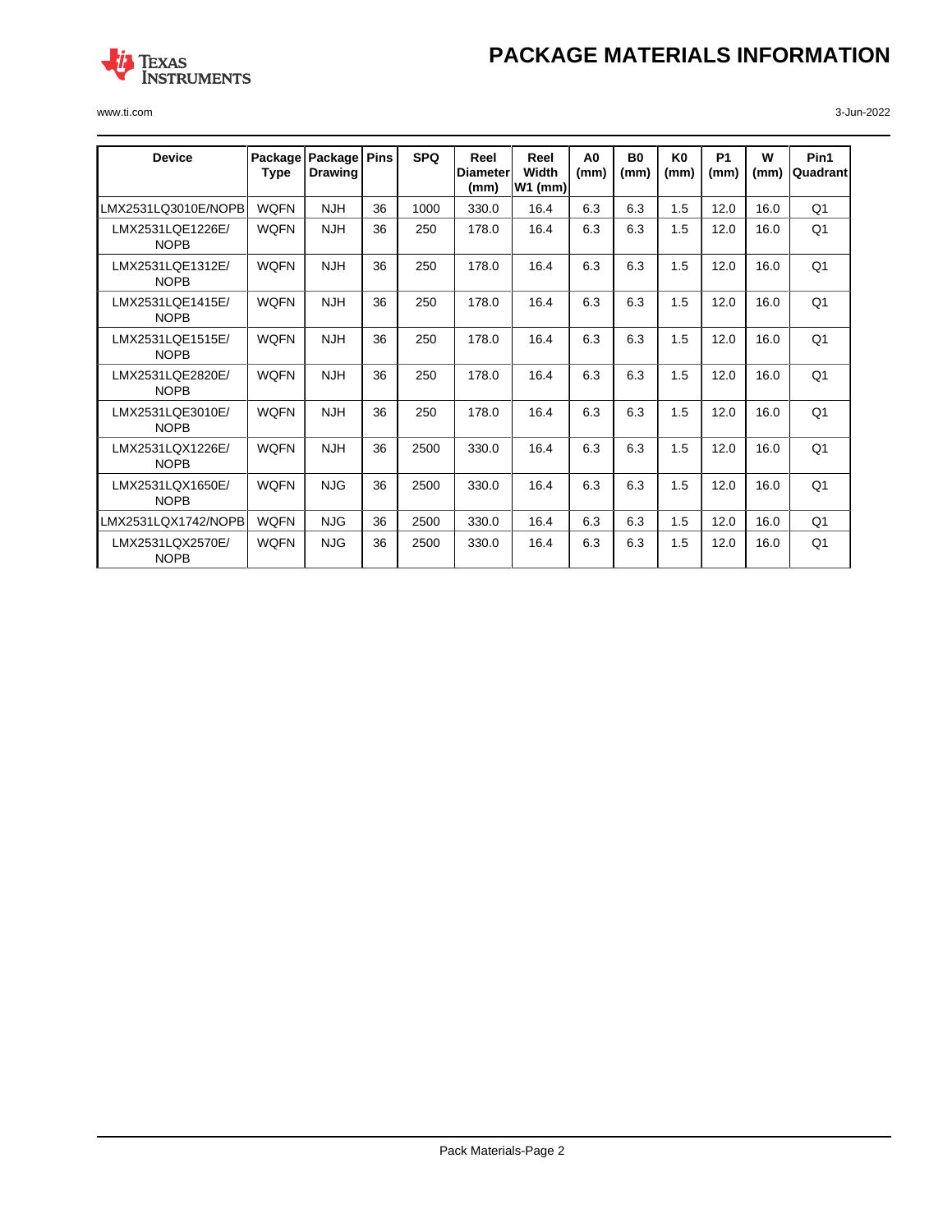

www.ti.com 3-Jun-2022

# **PACKAGE MATERIALS INFORMATION**



| 'All dimensions are nominal |              |                        |             |            |             |            |             |  |  |
|-----------------------------|--------------|------------------------|-------------|------------|-------------|------------|-------------|--|--|
| <b>Device</b>               | Package Type | <b>Package Drawing</b> | <b>Pins</b> | <b>SPQ</b> | Length (mm) | Width (mm) | Height (mm) |  |  |
| LMX2531LQ1146E/NOPB         | <b>WQFN</b>  | <b>NJH</b>             | 36          | 1000       | 356.0       | 356.0      | 35.0        |  |  |
| LMX2531LQ1226E/NOPB         | <b>WQFN</b>  | <b>NJH</b>             | 36          | 1000       | 356.0       | 356.0      | 35.0        |  |  |
| LMX2531LQ1312E/NOPB         | <b>WQFN</b>  | <b>NJH</b>             | 36          | 1000       | 356.0       | 356.0      | 35.0        |  |  |
| LMX2531LQ1415E/NOPB         | <b>WQFN</b>  | <b>NJH</b>             | 36          | 1000       | 356.0       | 356.0      | 35.0        |  |  |
| LMX2531LQ1500E/NOPB         | <b>WQFN</b>  | <b>NJG</b>             | 36          | 250        | 208.0       | 191.0      | 35.0        |  |  |
| LMX2531LQ1515E/NOPB         | <b>WQFN</b>  | <b>NJH</b>             | 36          | 1000       | 356.0       | 356.0      | 35.0        |  |  |
| LMX2531LQ1570E/NOPB         | <b>WQFN</b>  | <b>NJG</b>             | 36          | 250        | 208.0       | 191.0      | 35.0        |  |  |
| LMX2531LQ1650E/NOPB         | WQFN         | NJG.                   | 36          | 250        | 208.0       | 191.0      | 35.0        |  |  |
| LMX2531LQ1700E/NOPB         | <b>WQFN</b>  | <b>NJG</b>             | 36          | 250        | 208.0       | 191.0      | 35.0        |  |  |
| LMX2531LQ1742/NOPB          | <b>WQFN</b>  | <b>NJG</b>             | 36          | 250        | 208.0       | 191.0      | 35.0        |  |  |
| LMX2531LQ1778E/NOPB         | <b>WQFN</b>  | <b>NJG</b>             | 36          | 250        | 208.0       | 191.0      | 35.0        |  |  |
| LMX2531LQ1910E/NOPB         | <b>WQFN</b>  | <b>NJG</b>             | 36          | 250        | 208.0       | 191.0      | 35.0        |  |  |
| LMX2531LQ2080E/NOPB         | <b>WQFN</b>  | <b>NJG</b>             | 36          | 250        | 208.0       | 191.0      | 35.0        |  |  |
| LMX2531LQ2265E/NOPB         | <b>WQFN</b>  | NJG.                   | 36          | 250        | 208.0       | 191.0      | 35.0        |  |  |
| LMX2531LQ2570E/NOPB         | <b>WQFN</b>  | NJG.                   | 36          | 250        | 208.0       | 191.0      | 35.0        |  |  |
| LMX2531LQ2820E/NOPB         | <b>WQFN</b>  | <b>NJH</b>             | 36          | 1000       | 356.0       | 356.0      | 35.0        |  |  |
| LMX2531LQ3010E/NOPB         | <b>WQFN</b>  | <b>NJH</b>             | 36          | 1000       | 356.0       | 356.0      | 35.0        |  |  |